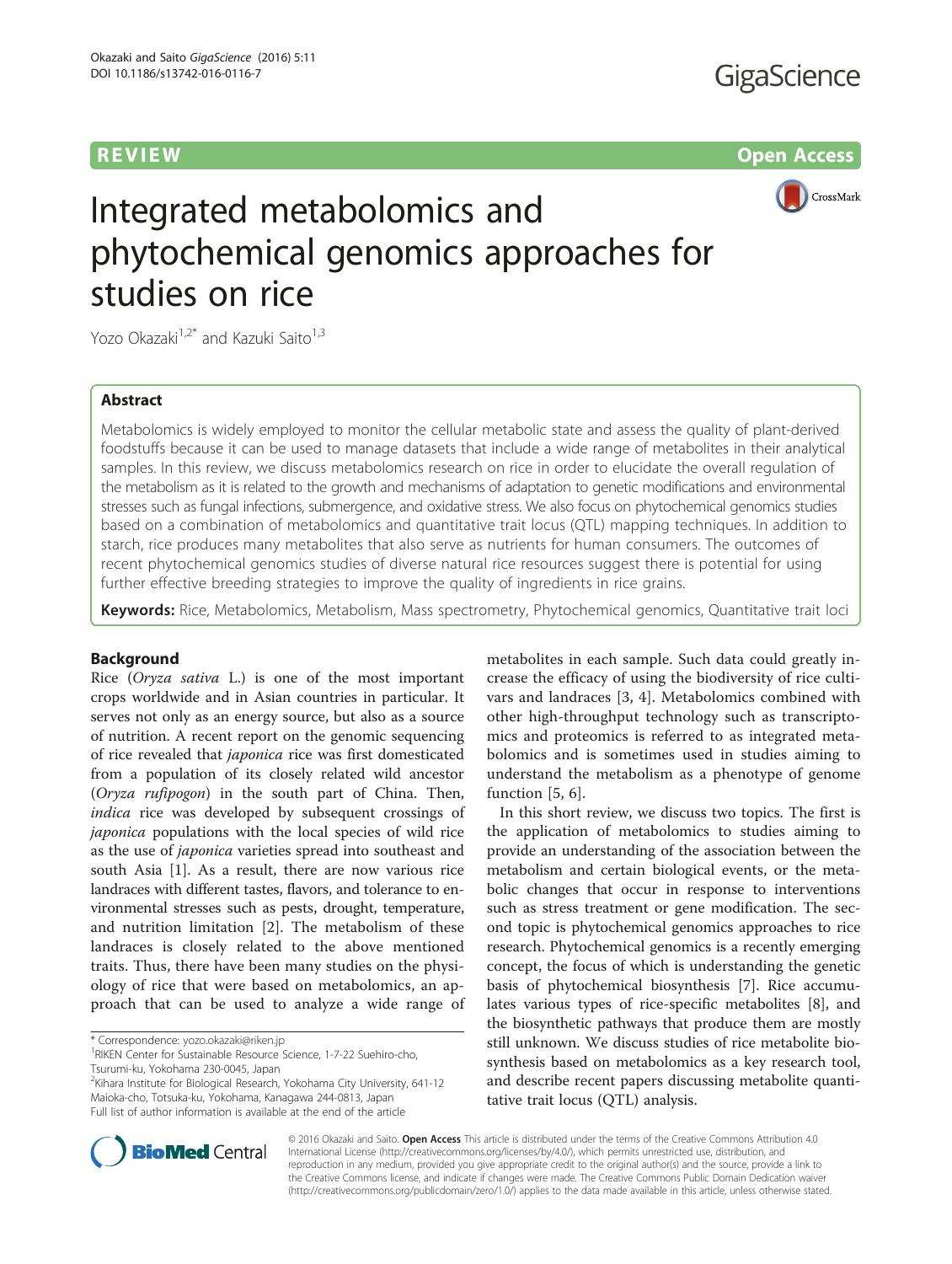# Review

# Use of metabolomics for the investigation of metabolism in rice

Metabolomics has often been applied to the investigation of the response to biotic or abiotic stresses in rice. For example, a metabolomic analysis of rice leaves infected with the fungus Magnaporthe grisea, which causes rice blast disease, presented a model for how this biotrophic/hemi-biotrophic pathogen succeeds in suppressing the host's defenses and takes up the nutrients required to propagate in plant tissue [[9\]](#page-4-0) (Table [1\)](#page-2-0). In this study, metabolomic analysis revealed a modification of the shikimate pathway (an increase in quinate and the accumulation of non-polymerized lignin precursors) that resulted in a reduction in lignified papillae formation and an increase of the mannitol content of susceptible hosts [\[9](#page-4-0)]. Since mannitol was proposed to be an important carbohydrate for fungal growth [\[10](#page-4-0)], its increased concentration in susceptible hosts suggests the active metabolic re-programming of infected plants by pathogens [[9\]](#page-4-0). In addition, RNA-Seq and high-throughput SuperSAGE analysis based on nextgeneration sequencing recently revealed upregulation of quinate permease upon infection [[11\]](#page-4-0), which supports the data produced by the above-mentioned metabolomic study. Likewise, metabolomics integrated with transcriptomics was applied to the investigation of rice infected with Xanthomonas oryzae, the causal organism of bacterial leaf blight. This revealed many different metabolic responses between wild type and genetically modified rice with disease resistance [\[12](#page-4-0)] (The dataset for [[12\]](#page-4-0) is open and available at: [[13](#page-4-0), [14](#page-4-0)].

Biotic stress or interaction with plants and other organisms greatly affect plant metabolism and sometimes the activation of specialized (secondary) metabolism can be implemented in the defense reaction against biotic stress. Metabolic profiling of rice leaves infected with rice brown spot fungi (Bipolaris oryzae) revealed the accumulation of serotonin with its amide conjugated with hydroxycinnamic acids [\[15\]](#page-4-0). The serotonin-biosynthesisdeficient mutant of rice (sl, Sekiguchi lesion) showed increased susceptibility to B. oryzae [\[15\]](#page-4-0). Serotonin is derived from the tryptophan pathway, which is often involved in the production of defensive specialized metabolites in gramineous plants (e.g., Benzoxazinone in maize, wheat, and rye [[16](#page-4-0)–[18](#page-4-0)]; avenanthramides in oats [[19, 20\]](#page-5-0)). This suggests the shared importance of the tryptophan pathway in defense-related reactions in gramineous plants [\[21](#page-5-0)]. Metabolic profiling has also been used to monitor strain-dependent differences in the response of specialized metabolism in rice infected with the symbiotic rhizobacterium Azospirillum [[22](#page-5-0)].

The metabolome profile is also very sensitive to abiotic stresses. Rice often suffers from submergence, a major constraint of rice production in south and southeast Asia [[23](#page-5-0)]. Adaptation to submergence in deep water is facilitated by SUB1A, a protein that encodes an ethyleneresponsive transcription factor that restricts growth under flooding conditions [[23](#page-5-0), [24\]](#page-5-0). The metabolic profiling of the crossbred line M202 (Sub1) that has a higher tolerance to deep flood conditions compared to wild type M202 demonstrated that the presence of SUB1A in M202 led to the suppression of carbohydrate metabolism in shoot tissues [\[25\]](#page-5-0). This finding suggests that in the crossbred line M202 (Sub1) with SUB1A, the carbohydrate metabolism is reconstituted in a manner that suppresses elongation growth when the plant is submerged, thereby reducing energy loss under unfavorable conditions [[25\]](#page-5-0).

High night temperature is also a severe stress that declines yield [\[26](#page-5-0)] and often affects grain quality in rice [[27\]](#page-5-0). Metabolomic analysis of rice grown under high night temperature conditions has been applied to find the dysregulation of central metabolism in developing caryopses (grains) [\[28](#page-5-0)], as well as differences in metabolic profiles among 12 cultivars with differing sensitivity to this stress during the vegetative stage [\[29\]](#page-5-0). In addition, metabolomic studies of rice subjected to abiotic stresses including drought [[30](#page-5-0)–[33](#page-5-0)], heat [[33\]](#page-5-0), cold [[32\]](#page-5-0), salts [[34](#page-5-0)] and oxidative stress caused by treatment of ozone [[35\]](#page-5-0) and menadione (a synthetic vitamin K analog) [[36\]](#page-5-0) suggest that various adaptive responses could be conferred to rice via metabolic reprogramming.

Metabolomics has been also used to characterize the in vivo functions of metabolic rice genes. Rice possesses 3 cytosolic glutamate synthase genes that are essential to nitrogen assimilation. One of them, OsGS1;1, is known to be crucial to normal growth and grain filling [[37\]](#page-5-0), although how these isozymes diverged in the context of nitrogen assimilation process and regulation of metabolic pathways has not been well investigated. A metabolomics analysis of a mutant disrupted in GS1;1 revealed that the disruption has pleiotropic effects on the metabolism of this mutant, which suggests that this enzyme is of physiological importance in the balancing of the metabolic network [\[38](#page-5-0)]. Metabolomics has also been useful in the analysis of an autophagy-deficient rice mutant Osatg7 [\[39\]](#page-5-0), a double mutant rice deficient in starch synthase genes *SSIIIa* and *SSIVb* (ss3*a* ss4*b*) [\[40\]](#page-5-0), a high-tryptophan rice in which the anthranilate synthesisrelated pathway is modified [\[41](#page-5-0), [42\]](#page-5-0), rice expressing a moss Na<sup>+</sup> transporter [\[43](#page-5-0)], rice over-expressing *Arabidop*sis NAD kinase [\[44\]](#page-5-0), and in a mutant screen for modified metabolic profiles [[45](#page-5-0), [46\]](#page-5-0). Metabolomics was also used to investigate the genetic background of quality traits in rice [[47](#page-5-0)–[52\]](#page-5-0), the metabolic changes triggered by light and dark cycles [[53, 54\]](#page-5-0), and biomarkers that represent the developmental period of rice [\[55\]](#page-5-0) (The dataset for [\[48](#page-5-0)] is open and available at: [\[56\]](#page-5-0).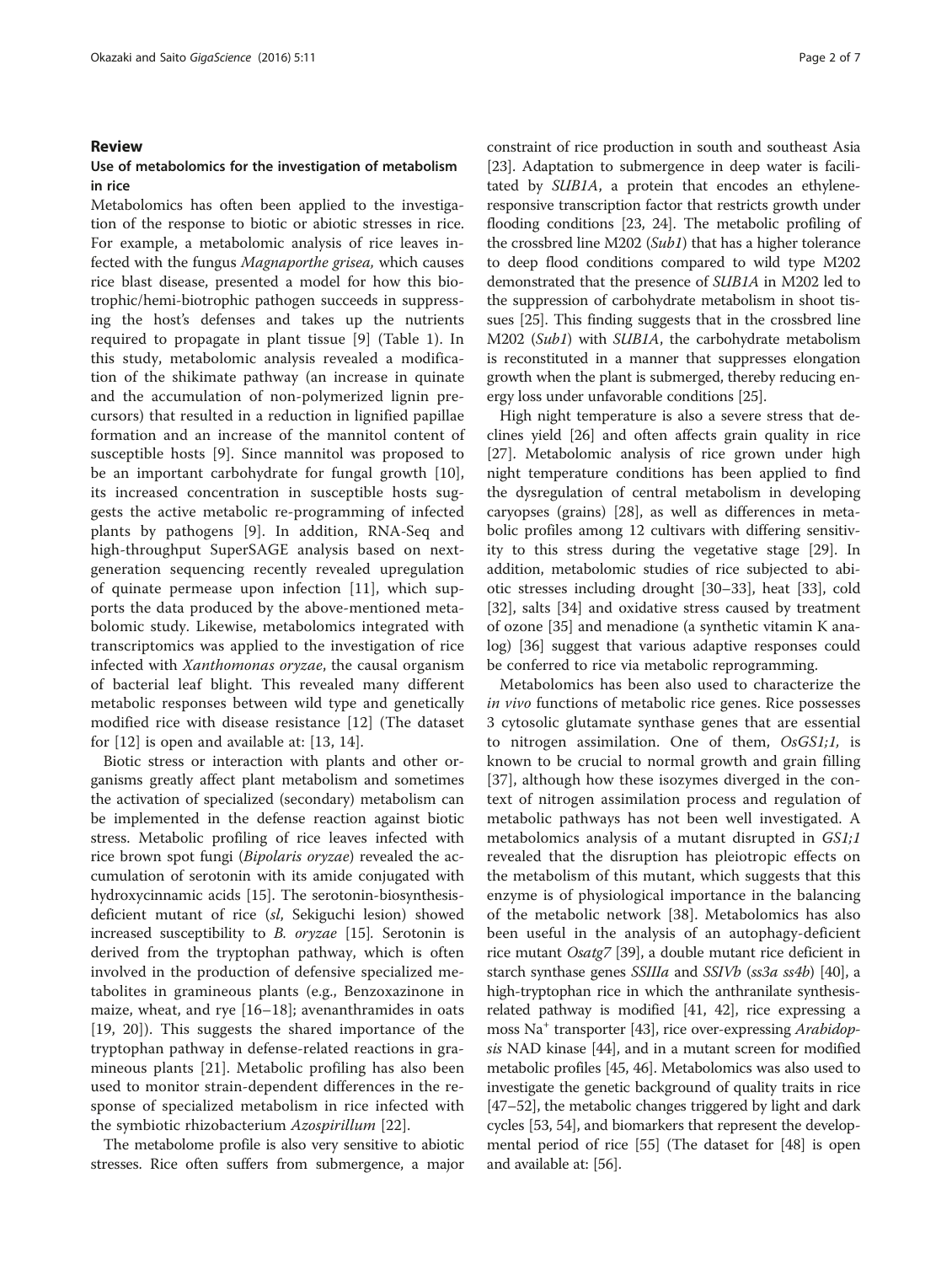<span id="page-2-0"></span>Table 1 Metabolomic research in rice

| Category                                   | Research materials                                                                  | Analytical method                                       | Analytes                                                       | Other omics<br>tools           | Year          | Reference |
|--------------------------------------------|-------------------------------------------------------------------------------------|---------------------------------------------------------|----------------------------------------------------------------|--------------------------------|---------------|-----------|
| Biotic stress                              | Leaves infected with fungal pathogen<br>(Magnaporthe grisea)                        | Infusion-MS, GC-MS                                      | Mainly primary metabolites,<br>lignin monomers                 |                                | 2009          | $[9]$     |
| <b>Biotic stress</b>                       | Leaves infected with pathogenic<br>bacteria (Xanthomonas oryzae<br>pv. oryzae)      | LC-MS, GC-MS                                            | Mainly primary metabolites                                     | Transcriptomics                | 2010          | $[12]$    |
| <b>Biotic stress</b>                       | Leaves of rice infected with rice brown<br>spot fungi (Bipolaris oryzae)            | HPLC, LC-MS                                             | Specialized metabolites                                        |                                | 2008          | $[15]$    |
| <b>Biotic stress</b>                       | Rice plants inoculated with symbiotic<br>rhizobacterium                             | LC-MS                                                   | Specialized metabolites                                        |                                | 2013          | $[22]$    |
| Abiotic stress                             | Leaves of rice challenged with<br>submergence                                       | <sup>1</sup> H NMR                                      | Mainly primary metabolites                                     |                                | 2012          | $[25]$    |
| Abiotic stress                             | Developing caryopses grown under<br>high night temperature                          | CE-MS                                                   | Primary metabolites                                            | Transcriptomics                | 2010          | $[28]$    |
| Abiotic stress                             | Leaves of rice cultivars grown under<br>high night temperature                      | GC-MS                                                   | Primary metabolites                                            |                                | 2015          | $[29]$    |
| Abiotic stress                             | Floral organs of rice cultivars under<br>heat stress                                | GC-MS                                                   | Primary metabolites                                            |                                | 2015          | $[33]$    |
| Abiotic stress                             | Leaves of rice challenged with<br>drought stress                                    | GC-MS                                                   | Mainly primary metabolites Transcriptomics                     |                                | 2013          | $[30]$    |
| Abiotic stress                             | Leaves of rice challenged with<br>drought stress                                    | GC-MS                                                   | Mainly primary metabolites                                     | Transcriptomics,<br>proteomics | 2011          | $[31]$    |
| Abiotic stress                             | Aerial parts of rice treated with cold<br>and drought stress                        | GC-MS, CE-MS, LC-<br><b>MS</b>                          | Mainly primary metabolites                                     | Transcriptomics                | 2014          | $[32]$    |
| Abiotic stress                             | Rice challenged with salt stress                                                    | GC-MS                                                   | Mainly primary metabolites                                     |                                | 2007          | $[34]$    |
| Abiotic stress                             | Leaves of rice treated with ozone                                                   | CE-MS                                                   | Mainly primary metabolites                                     | Transcriptomics,<br>proteomics | 2008          | $[35]$    |
| Abiotic stress/<br>genetic<br>modification | Suspension cells over-expressing cell<br>death suppressor (BI-1)                    | CE-MS                                                   | Water-soluble primary<br>metabolites                           |                                | 2010          | $[36]$    |
| Abiotic stress/<br>genetic<br>modification | Leaf blade, leaf sheath, and roots of<br>plant disrupted in glutamate synthase      | GC-MS                                                   | Mainly primary metabolites                                     |                                | 2011          | $[38]$    |
| Genetic<br>modification                    | Grains of a double mutant rice<br>deficient in starch synthase genes                | GC-MS, LC-MS                                            | Primary metabolites and<br>lipids                              |                                | 2016          | $[40]$    |
| Genetic<br>modification                    | High-tryptophan rice where<br>anthranilate synthesis-related pathway<br>is modified | LC-MS, CE-MS                                            | Primary and specialized<br>metabolites                         | Transcriptomics                | 2007,<br>2011 | [41, 42]  |
| Genetic<br>modification                    | Leaves of rice expressing a moss<br>Na <sup>+</sup> transporter                     | GC-MS                                                   | Primary metabolites                                            | lonomics                       | 2007 [43]     |           |
| Genetic<br>modification                    | Leaves of rice expressing NAD kinase                                                | CE-MS                                                   | Primary metabolites                                            |                                | 2010          | $[44]$    |
| Genetic<br>modification                    | Leaves of rice over-expressing rice<br>full-length cDNA                             | GC-MS                                                   | Mainly primary metabolites                                     |                                | 2010          | $[45]$    |
| Natural variation                          | Grains of rice diversity research set                                               | GC-MS, CE-MS, LC-<br><b>MS</b>                          | Primary and specialized<br>metabolites, and lipids             |                                | 2011          | $[47]$    |
| Natural variation                          | 3 commercial rice cultivars in Laos                                                 | <sup>1</sup> H NMR, GC-MS, GC-<br>MS (volatile), ICP-MS | Primary and specialized<br>metabolites, volatiles,<br>minerals | Genomics,<br>ionomics          | 2012          | $[48]$    |
| Natural variation                          | Cooked grains of 10 rice cultivars                                                  | LC-MS                                                   | Primary and specialized<br>metabolites                         | Genomics                       | 2010          | [49]      |
| Natural variation                          | Grains of 51 japonica and 49 indica<br>cultivars                                    | LC-MS, GC-MS                                            | Primary and specialized<br>metabolites.                        |                                | 2014          | [50]      |
| Natural variation                          | Grains of 68 world rice core collection                                             | GC-MS                                                   | Mainly primary metabolites                                     |                                | 2007          | [51]      |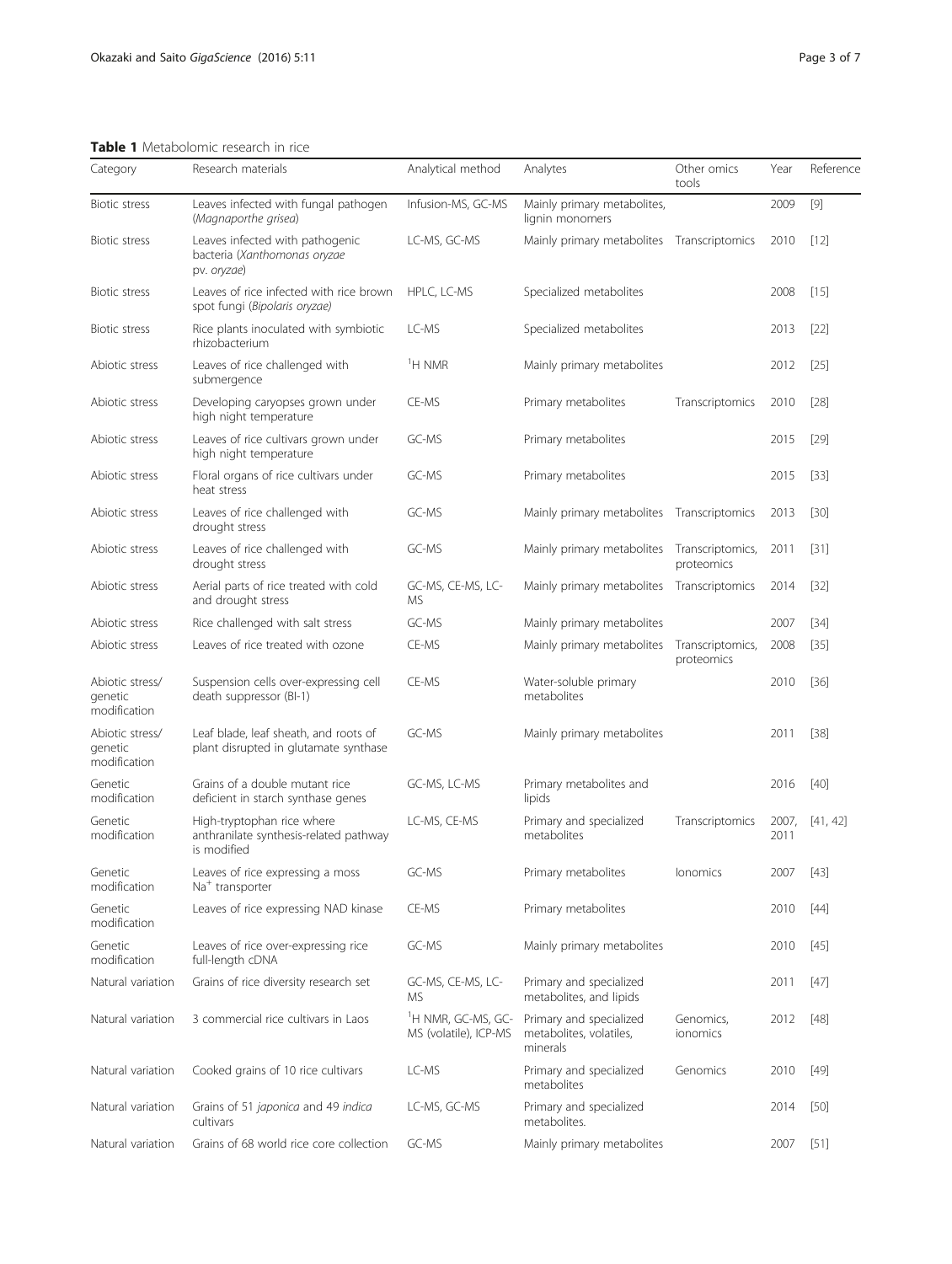Table 1 Metabolomic research in rice (Continued)

| Natural variation | Grains of knockout mutant disrupted<br>in starch synthesis-related genes             | GC-MS, CE-MS,<br>LC-MS   | Primarily and specialized<br>metabolites, lipids |          | 2012 | [52] |
|-------------------|--------------------------------------------------------------------------------------|--------------------------|--------------------------------------------------|----------|------|------|
| Natural variation | Leaves of 38 rice varieties                                                          | LC-MS                    | Primary and specialized<br>metabolites           |          | 2013 | [62] |
| Natural variation | Grains of BILs                                                                       | GC-MS, CE-MS,<br>$IC-MS$ | Primarily and specialized<br>metabolites, lipids | Genomics | 2012 | [63] |
| Natural variation | Flag leaves and grains of 210 RILs                                                   | LC-MS                    | Primary and specialized<br>metabolites           | Genomics | 2013 | [64] |
| Natural variation | Leaves of 529 rice accessions                                                        | I C-MS                   | Primary and specialized<br>metabolites           | Genomics | 2014 | [66] |
| Natural variation | Leaves of 175 Japanese rice cultivars                                                | LC-MS                    | Primary and specialized<br>metabolites           | Genomics | 2015 | [67] |
| Natural variation | Flag leaf, culm, panicle, grain, and root<br>of 24 Chinese cultivated rice germsperm | LC-MS                    | Primary and specialized<br>metabolites           | Genomics | 2015 | [68] |
| Natural variation | Leaves of 322 RILs                                                                   | I C-MS                   | Specialized metabolites                          | Genomics | 2015 | [69] |

Abbreviation: MS mass spectrometry, GC gas chromatography, LC liquid chromatography, HPLC high-performance liquid chromatography, NMR nuclear magnetic resonance, CE capillary electrophoresis, ICP inductively coupled plasma, BIL backcross inbred line, RIL recombinant inbred line

# Phytochemical genomics in rice

Plants synthesize many kinds of so-called specialized or secondary metabolites called phytochemicals, many of which are beneficial to humans as drugs and other health-promoting compounds. Conversely, some phytochemicals are harmful to humans and methods are required for reducing the levels of these compounds in foodstuffs. To understand the genetic basis of phytochemical biosynthesis, metabolomics is often employed in combination with QTL analysis of inbred lines and natural variants [\[57](#page-5-0)–[60\]](#page-5-0). In this case, relatively large numbers of samples should be analyzed in order to identify the exact loci associated with such metabolic traits. Indeed, a widely targeted metabolomic approach based on a mode available in triple-quadrupole mass spectrometers called selected reaction monitoring, is likely to be a good method for assessing representative metabolites in a high-throughput manner [[61](#page-5-0), [62](#page-5-0)].

An analysis of the metabolome QTLs (mQTLs) in rice was conducted using backcross inbred lines of 'Sasanishiki' (high-quality japonica rice) and 'Hatabaki' (high-yield indica rice) to understand the genetic backgrounds associated with metabolite profile in rice grains [[63\]](#page-6-0). In this study, metabolomic analysis using 4 different metabolic profiling platforms detected about 760 metabolite signals from the grains and QTL analysis identified about 800 mQTLs distributed within the rice genomes. The mQTLs acquired from datasets of 2 different harvest years clearly showed significant QTLenvironment interactions in primary metabolites. In contrast, the mQTLs of specialized metabolites were detected with higher reproducibility. In the strong mQTLs, some candidate genes could also be identified via in silico analysis. An mQTL analysis of rice grain metabolites and flag leaves was also conducted using recombinant inbred lines derived from 'ZS97' and 'MH63', the parents of a cultivar widely grown in China [[64](#page-6-0)]. This research also detected many metabolic traits and mQTLs by which the metabolic pathways, especially those for flavonoid biosynthesis, were elucidated in greater detail. Reconstitution of the corresponding metabolic pathways using genetic modification clearly demonstrated the effectiveness of mQTL analysis in the identification of unknown metabolic genes [[64\]](#page-6-0).

The research material used in the mQTL analysis varies from inbred lines to natural variants because the identification of single nucleotide polymorphism markers is becoming increasingly feasible thanks to the wider availability of high-throughput DNA sequencing technology [[65](#page-6-0)]. Recently, a genome-wide association study (GWAS) was conducted using ~6.4 million SNPs obtained from 529 diverse rice accessions [[66](#page-6-0)] and revealed substantial metabolic diversity conferred by variations in rice genomes. In this research, the contributions of 5 new genes associated with the metabolism of rice were confirmed. This also demonstrates the potential of mQTL analysis to be used as a tool in phytochemical genomics. The GWAS study also dissected the genetic architecture for generating the natural variation seen in the specialized metabolism in Japanese rice cultivars [[67\]](#page-6-0). Similar approaches were also applied to determine the spatiotemporal distribution of phenolamides in rice plants and metabolome GWAS analysis identified 2 spermidine hydroxycinnamoyltransferase genes [[68\]](#page-6-0).

mQTL analysis has also been used to investigate the genetic background of the metabolic response of rice to stress. Metabolic profiling revealed that rice contains a non-protein amino acid, (R)-β-tyrosine, the concentration of which can increase in germinated seeds, leaves, roots and even exudates upon jasmonic acid treatment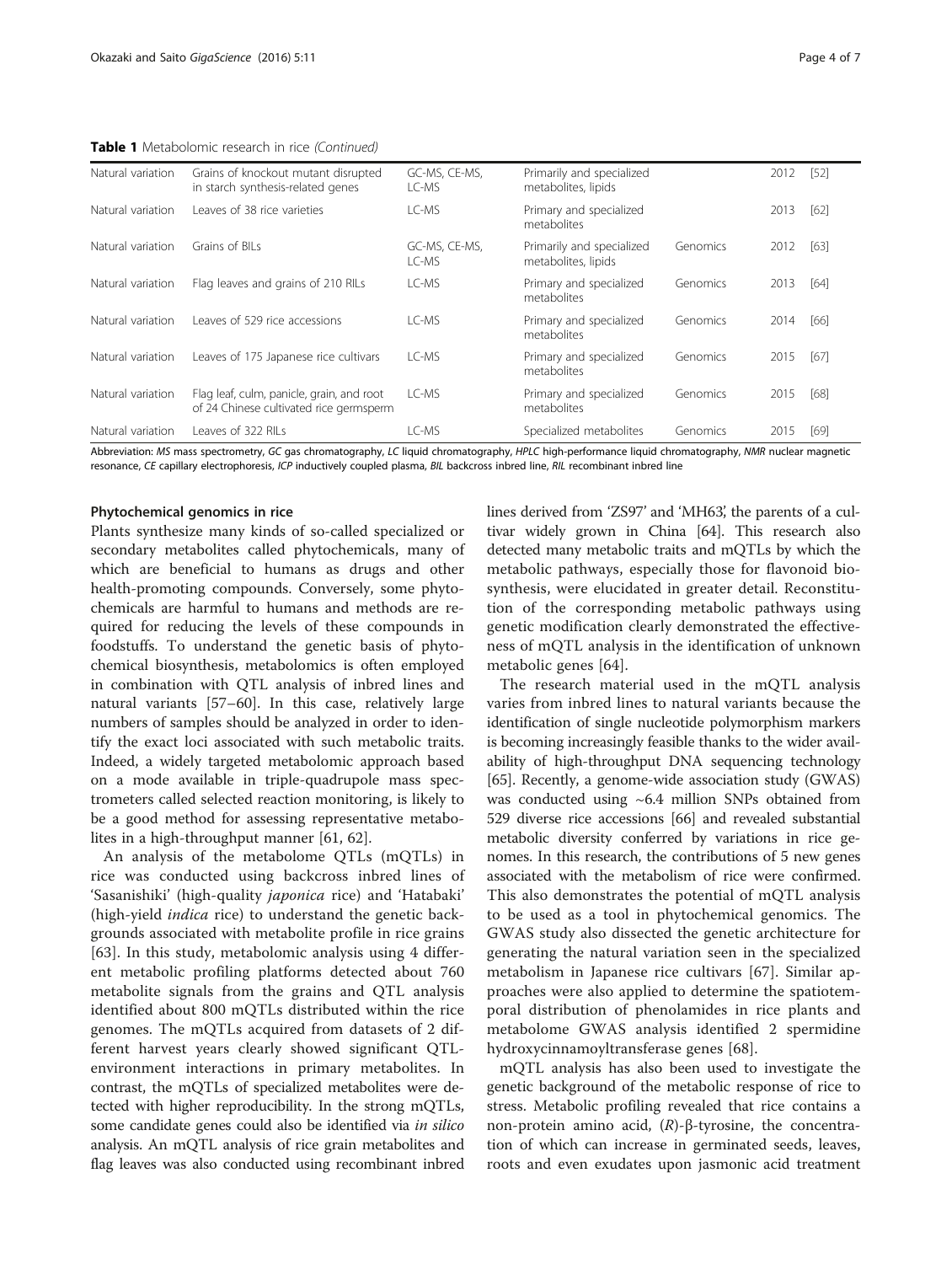<span id="page-4-0"></span>[[69\]](#page-6-0). Genetic mapping of the β-tyrosine QTL identified the causal gene that encodes a tyrosine aminomutase. A bioassay of β-tyrosine using several dicot plants suggested that this compound plays an allelopathic role in rice [\[69\]](#page-6-0). These findings suggest that the investigation of biodiversity in rice cultivars and landraces could help elucidate naturally developed mechanisms for the survival of rice in various environments.

As described in rice, phytochemical genomics has been mainly used to elucidate the genes that encode biosynthetic enzymes of metabolites in leaves and grains grown under good field conditions [\[63](#page-6-0), [64, 66](#page-6-0)–[69\]](#page-6-0). These metabolome datasets acquired in the optimal or sub-optimal growth conditions have done well to identify many mQTLs, but many chances to understand the ecological relevance of various rice phytochemicals might have been lost because some metabolic pathways can only be activated in response to biotic and abiotic stress. More indepth mQTL analysis of rice grown under various stress conditions would reveal the hidden functions of rice genomes in the adaptation to various growth conditions, although this would not be a trivial task. A combination of mQTLs and information in databases of QTLs regarding various agronomic traits [\[70\]](#page-6-0) could serves as a reference for further studies on the ecological relevance of various rice phytochemicals.

Identification of the function of genes related to the metabolite biosynthesis is still difficult and timeconsuming. Introduction of genes of interest into rice itself or other model plants [[71](#page-6-0)] and reverse genetics [[72](#page-6-0)–[74\]](#page-6-0) have been used to confirm the gene functions in vivo. A technology for targeted gene mutagenesis in plants including rice is rapidly developing [[75, 76](#page-6-0)], suggesting that the precise elimination of gene function in rice will be more facile in the future. In addition, rapid and space-saving rice breeding systems that enable researchers to drastically shorten the life cycle of some cultivars have been developed [[77](#page-6-0)]. A combination of these technologies will help to accelerate the phytochemical genomics in rice.

Metabolomics has provided irreplaceable information on rice metabolism. The techniques for data recording and processing of metabolomics are more sophisticated than ever. Thus, it may be possible to focus efforts on validating various hypotheses elucidated from existing metabolomics research. Metabolomics has long functioned as a "hypothesis generator" [[78\]](#page-6-0) and these hypotheses remain to be assessed in further studies.

#### Competing interests

The authors declare that they have no competing interests.

### Authors' contributions

Both authors wrote the manuscript and approve of the final manuscript.

### Acknowledgments

This work was supported in part by grant aids from the Strategic International Research Cooperative Program of Japan Science and Technology Agency (Metabolomics for a Low Carbon Society, JST-NSF) and the Competitive Program for Creative Science and Technology of RIKEN (Integrated Lipidology).

### Author details

<sup>1</sup>RIKEN Center for Sustainable Resource Science, 1-7-22 Suehiro-cho, Tsurumi-ku, Yokohama 230-0045, Japan. <sup>2</sup>Kihara Institute for Biological Research, Yokohama City University, 641-12 Maioka-cho, Totsuka-ku, Yokohama, Kanagawa 244-0813, Japan. <sup>3</sup>Graduate School of Pharmaceutical Sciences, Chiba University, 1-8-1 Inohana, Chuo-ku, Chiba 260-8675, Japan.

### Received: 15 September 2015 Accepted: 6 February 2016 Published online: 02 March 2016

### References

- 1. Huang X, Kurata N, Wei X, Wang Z-X, Wang A, Zhao Q, et al. A map of rice genome variation reveals the origin of cultivated rice. Nature. 2012;490:497–501.
- 2. Fitzgerald MA, McCouch SR, Hall RD. Not just a grain of rice: the quest for quality. Trends Plant Sci. 2009;14:133–9.
- 3. Kusano M, Yang Z, Okazaki Y, Nakabayashi R, Fukushima A, Saito K. Using metabolomic approaches to explore chemical diversity in rice. Mol Plant. 2015;8:58–67.
- 4. Oikawa A, Matsuda F, Kusano M, Okazaki Y, Saito K. Rice metabolomics. Rice. 2008;1:63–71.
- 5. Nakabayashi R, Saito K. Integrated metabolomics for abiotic stress responses in plants. Curr Opin Plant Biol. 2015;24:10–6.
- 6. Watson BS, Bedair MF, Urbanczyk-Wochniak E, Huhman DV, Yang DS, Allen SN, et al. Integrated metabolomics and transcriptomics reveal enhanced specialized metabolism in Medicago truncatula root border cells. Plant Physiol. 2015;167:1699–716.
- 7. Saito K. Phytochemical genomics a new trend. Curr Opin Plant Biol. 2013;16:373–80.
- 8. Yang Z, Nakabayashi R, Okazaki Y, Mori T, Takamatsu S, Kitanaka S, et al. Toward better annotation in plant metabolomics: isolation and structure elucidation of 36 specialized metabolites from Oryza sativa (rice) by using MS/MS and NMR analyses. Metabolomics. 2014;10:543–55.
- 9. Parker D, Beckmann M, Zubair H, Enot DP, Caracuel-Rios Z, Overy DP, et al. Metabolomic analysis reveals a common pattern of metabolic re-programming during invasion of three host plant species by Magnaporthe grisea. Plant J. 2009;59:723–37.
- 10. Solomon PS, Waters ODC, Oliver RP. Decoding the mannitol enigma in filamentous fungi. Trends Microbiol. 2007;15:257–62.
- 11. Soanes DM, Chakrabarti A, Paszkiewicz KH, Dawe AL, Talbot NJ. Genomewide transcriptional profiling of appressorium development by the rice blast fungus Magnaporthe oryzae. PLoS Pathog. 2012;8:e1002514.
- 12. Sana TR, Fischer S, Wohlgemuth G, Katrekar A, Jung K-H, Ronald PC, et al. Metabolomic and transcriptomic analysis of the rice response to the bacterial blight pathogen Xanthomonas oryzae pv. oryzae. Metabolomics. 2010;6:451–65.
- 13. Sana TR, Fischer S, Wohlgemuth G, Katrekar A, Jung K-H, Ronald PC et al. Supplementary Materials 3 and 4. Metabolomics. 2010. [http://link.springer.](http://link.springer.com/article/10.1007/s11306-010-0218-7) [com/article/10.1007%2Fs11306-010-0218-7.](http://link.springer.com/article/10.1007/s11306-010-0218-7) Accessed 3 Feb 2016
- 14. Kind T. Rice Infection Study. MetabolomeXchange. 2013. [http://](http://metabolomexchange.org/site/#/dataset/mwbs/ST000007) [metabolomexchange.org/site/#/dataset/mwbs/ST000007](http://metabolomexchange.org/site/#/dataset/mwbs/ST000007). Accessed 3 Feb 2016
- 15. Ishihara A, Hashimoto Y, Tanaka C, Dubouzet JG, Nakao T, Matsuda F, et al. The tryptophan pathway is involved in the defense responses of rice against pathogenic infection via serotonin production. Plant J. 2008;54: 481–95.
- 16. Frey M, Chomet P, Glawischnig E, Stettner C, Grun S, Winklmair A, et al. Analysis of a chemical plant defense mechanism in grasses. Science. 1997; 277(5326):696–9.
- 17. Nomura T, Ishihara A, Imaishi H, Endo TR, Ohkawa H, Iwamura H. Molecular characterization and chromosomal localization of cytochrome P450 genes involved in the biosynthesis of cyclic hydroxamic acids in hexaploid wheat. Mol Genet Genomics. 2002;267:210–7.
- 18. Nomura T, Ishihara A, Imaishi H, Ohkawa H, Endo TR, Iwamura H. Rearrangement of the genes for the biosynthesis of benzoxazinones in the evolution of Triticeae species. Planta. 2003;217:776–82.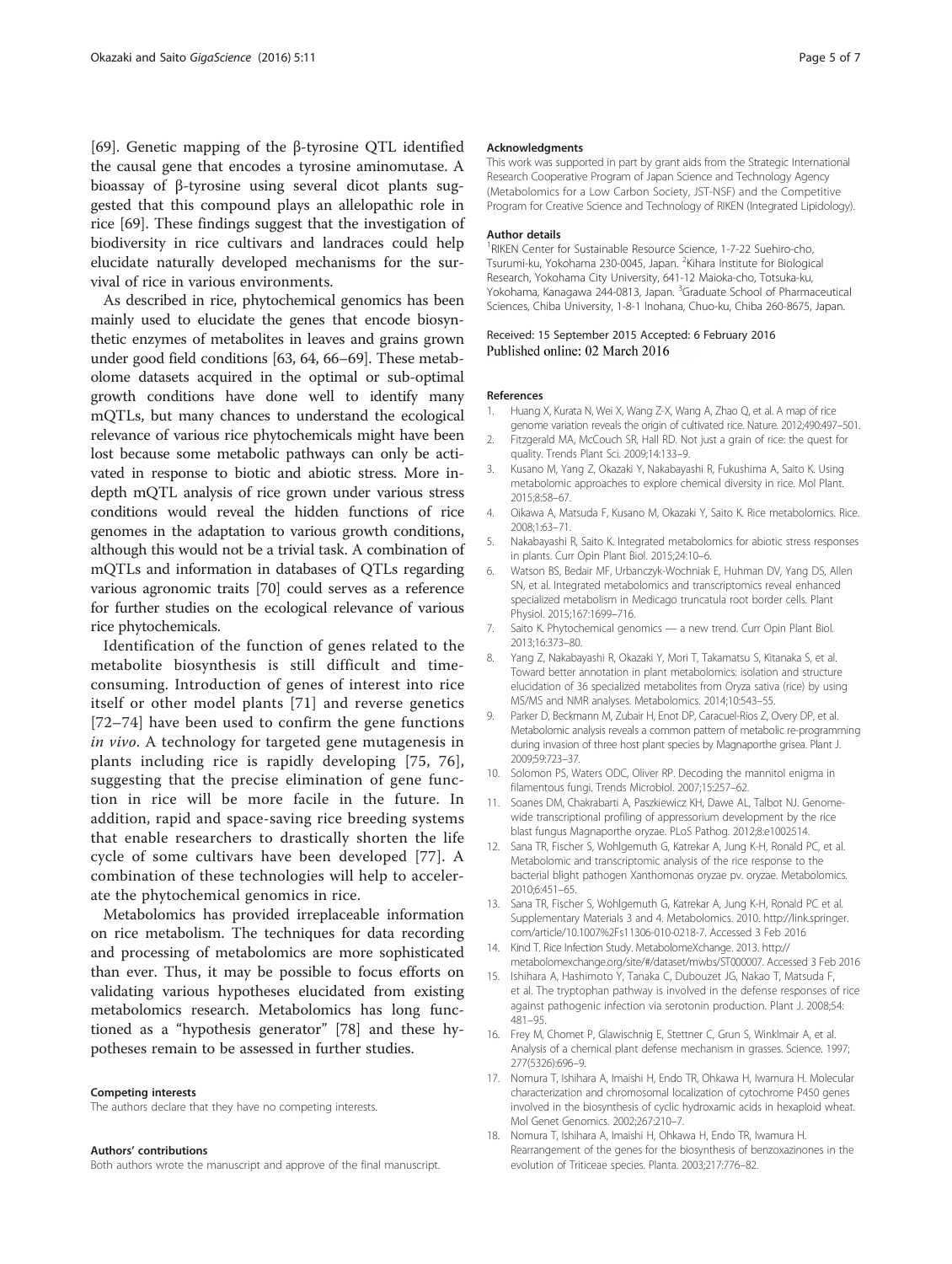- <span id="page-5-0"></span>19. Mayama S, Tani T, Matsuura Y, Ueno T, Fukami H. The production of phytoalexins by oat in response to crown rust, Puccinia coronata f. sp. avenae. Physiol Plant Pathol. 1981;19:217–26.
- 20. Miyagawa H, Ishihara A, Nishimoto T, Ueno T, Mayama S. Induction of avenanthramides in oat leaves inoculated with crown rust fungus, Puccinia coronata f. sp. avenae. Biosci Biotechnol Biochem. 1995;59:2305–6.
- 21. Ishihara A, Matsukawa T, Nomura T, Sue M, Oikawa A, Okazaki Y, et al. Involvement of tryptophan-pathway-derived secondary metabolism in the defence responses of grasses. In: D'Mello JPF, editor. Amino acids in higher plants. Oxfordshire: CABI; 2015. p. 362–89.
- 22. Chamam A, Sanguin H, Bellvert F, Meiffren G, Comte G, Wisniewski-Dyé F, et al. Plant secondary metabolite profiling evidences strain-dependent effect in the Azospirillum-Oryza sativa association. Phytochemistry. 2013; 87:65–77.
- 23. Xu K, Xu X, Fukao T, Canlas P, Maghirang-Rodriguez R, Heuer S, et al. Sub1A is an ethylene-response-factor-like gene that confers submergence tolerance to rice. Nature. 2006;442:705–8.
- 24. Bailey-Serres J, Fukao T, Gibbs DJ, Holdsworth MJ, Lee SC, Licausi F, et al. Making sense of low oxygen sensing. Trends Plant Sci. 2012;17:129–38.
- 25. Barding GA, Fukao T, Béni S, Bailey-Serres J, Larive CK. Differential metabolic regulation governed by the rice SUB1A gene during submergence stress and identification of alanylglycine by 1H NMR spectroscopy. J Proteome Res. 2012;11:320–30.
- 26. Peng S, Huang J, Sheehy JE, Laza RC, Visperas RM, Zhong X, et al. Rice yields decline with higher night temperature from global warming. Proc Natl Acad Sci U S A. 2004;101:9971–5.
- 27. Hakata M, Kuroda M, Miyashita T, Yamaguchi T, Kojima M, Sakakibara H, et al. Suppression of α-amylase genes improves quality of rice grain ripened under high temperature. Plant Biotechnol J. 2012;10:1110–7.
- 28. Yamakawa H, Hakata M. Atlas of rice grain filling-related metabolism under high temperature: Joint analysis of metabolome and transcriptome demonstrated inhibition of starch accumulation and induction of amino acid accumulation. Plant Cell Physiol. 2010;51:795–809.
- 29. Glaubitz U, Erban A, Kopka J, Hincha DK, Zuther E. High night temperature strongly impacts TCA cycle, amino acid and polyamine biosynthetic pathways in rice in a sensitivity-dependent manner. J Exp Bot. 2015;66:6385–97.
- 30. Degenkolbe T, Do PT, Kopka J, Zuther E, Hincha DK, Köhl KI. Identification of drought tolerance markers in a diverse population of rice cultivars by expression and metabolite profiling. PLoS One. 2013;8:e63637.
- 31. Shu L, Lou Q, Ma C, Ding W, Zhou J, Wu J, et al. Genetic, proteomic and metabolic analysis of the regulation of energy storage in rice seedlings in response to drought. Proteomics. 2011;11:4122–38.
- 32. Maruyama K, Urano K, Yoshiwara K, Morishita Y, Sakurai N, Suzuki H, et al. Integrated analysis of the effects of cold and dehydration on rice metabolites, phytohormones, and gene transcripts. Plant Physiol. 2014;164:1759–71.
- 33. Li X, Lawas LMF, Malo R, Glaubitz U, Erban A, Mauleon R, et al. Metabolic and transcriptomic signatures of rice floral organs reveal sugar starvation as a factor in reproductive failure under heat and drought stress. Plant Cell Environ. 2015;38:2171–92.
- 34. Zuther E, Koehl K, Kopka J. Comparative metabolome analysis of the salt response in breeding cultivars of rice. In: Jenks M, Hasegawa P, Jain SM, editors. Advances in molecular breeding toward drought and salt tolerant crops. Dordrecht: Springer Netherlands; 2007. p. 285–315.
- 35. Cho K, Shibato J, Agrawal GK, Jung Y-H, Kubo A, Jwa N-S, et al. Integrated transcriptomics, proteomics, and metabolomics analyses to survey ozone responses in the leaves of rice seedling. J Proteome Res. 2008;7:2980–98.
- 36. Ishikawa T, Takahara K, Hirabayashi T, Matsumura H, Fujisawa S, Terauchi R, et al. Metabolome analysis of response to oxidative stress in rice suspension cells overexpressing cell death suppressor Bax inhibitor-1. Plant Cell Physiol. 2010;51:9–20.
- 37. Tabuchi M, Sugiyama K, Ishiyama K, Inoue E, Sato T, Takahashi H, et al. Severe reduction in growth rate and grain filling of rice mutants lacking OsGS1;1, a cytosolic glutamine synthetase1;1. Plant J. 2005;42:641–51.
- 38. Kusano M, Tabuchi M, Fukushima A, Funayama K, Diaz C, Kobayashi M, et al. Metabolomics data reveal a crucial role of cytosolic glutamine synthetase 1; 1 in coordinating metabolic balance in rice. Plant J. 2011;66:456–66.
- 39. Kurusu T, Koyano T, Hanamata S, Kubo T, Noguchi Y, Yagi C, et al. OsATG7 is required for autophagy-dependent lipid metabolism in rice postmeiotic anther development. Autophagy. 2014;10:878–88.
- 40. Toyosawa Y, Kawagoe Y, Matsushima R, Crofts N, Ogawa M, Fukuda M, et al. Deficiency of starch synthase IIIa and IVb alters starch granule morphology

from polyhedral to spherical in rice endosperm. Plant Physiol. 2016. doi[:10.](http://dx.doi.org/10.1104/pp.15.01232) [1104/pp.15.01232.](http://dx.doi.org/10.1104/pp.15.01232)

- 41. Dubouzet JG, Ishihara A, Matsuda F, Miyagawa H, Iwata H, Wakasa K. Integrated metabolomic and transcriptomic analyses of high-tryptophan rice expressing a mutant anthranilate synthase alpha subunit. J Exp Bot. 2007;58:3309–21.
- 42. Saika H, Oikawa A, Matsuda F, Onodera H, Saito K, Toki S. Application of gene targeting to designed mutation breeding of high-tryptophan rice. Plant Physiol. 2011;156:1269–77.
- 43. Jacobs A, Lunde C, Bacic A, Tester M, Roessner U. The impact of constitutive heterologous expression of a moss Na + transporter on the metabolomes of rice and barley. Metabolomics. 2007;3:307–17.
- 44. Takahara K, Kasajima I, Takahashi H, Hashida SN, Itami T, Onodera H, et al. Metabolome and photochemical analysis of rice plants overexpressing Arabidopsis NAD kinase gene. Plant Physiol. 2010;152:1863–73.
- 45. Albinsky D, Kusano M, Higuchi M, Hayashi N, Kobayashi M, Fukushima A, et al. Metabolomic screening applied to rice FOX Arabidopsis lines leads to the identification of a gene-changing nitrogen metabolism. Mol Plant. 2010; 3:125–42.
- 46. Suzuki M, Kusano M, Takahashi H, Nakamura Y, Hayashi N, Kobayashi M, et al. Rice-Arabidopsis FOX line screening with FT-NIR-based fingerprinting for GC-TOF/MS-based metabolite profiling. Metabolomics. 2009;6:137–45.
- 47. Redestig H, Kusano M, Ebana K, Kobayashi M, Oikawa A, Okazaki Y, et al. Exploring molecular backgrounds of quality traits in rice by predictive models based on high-coverage metabolomics. BMC Sys Biol. 2011;5:176.
- 48. Calingacion MN, Boualaphanh C, Daygon VD, Anacleto R, Hamilton RS, Biais B, et al. A genomics and multi-platform metabolomics approach to identify new traits of rice quality in traditional and improved varieties. Metabolomics. 2012;8:771–83.
- 49. Heuberger AL, Lewis MR, Chen M-H, Brick MA, Leach JE, Ryan EP. Metabolomic and functional genomic analyses reveal varietal differences in bioactive compounds of cooked rice. PLoS One. 2010;5:e12915.
- 50. Hu C, Shi J, Quan S, Cui B, Kleessen S, Nikoloski Z, et al. Metabolic variation between japonica and indica rice cultivars as revealed by non-targeted metabolomics. Sci Rep. 2014;4:5067.
- 51. Kusano M, Fukushima A, Kobayashi M, Hayashi N, Jonsson P, Moritz T, et al. Application of a metabolomic method combining one-dimensional and two-dimensional gas chromatography-time-of-flight/mass spectrometry to metabolic phenotyping of natural variants in rice. J Chromatogr B Analyt Technol Biomed Life Sci. 2007;855:71–9.
- 52. Kusano M, Fukushima A, Fujita N, Okazaki Y, Kobayashi M, Oitome NF, et al. Deciphering starch quality of rice kernels using metabolite profiling and pedigree network analysis. Mol Plant. 2012;5:442–51.
- 53. Sato S, Arita M, Soga T, Nishioka T, Tomita M. Time-resolved metabolomics reveals metabolic modulation in rice foliage. BMC Sys Biol. 2008;2:51.
- 54. Sato S, Soga T, Nishioka T, Tomita M. Simultaneous determination of the main metabolites in rice leaves using capillary electrophoresis mass spectrometry and capillary electrophoresis diode array detection. Plant J. 2004;40:151–63.
- 55. Tarpley L, Duran AL, Kebrom TH, Sumner LW. Biomarker metabolites capturing the metabolite variance present in a rice plant developmental period. BMC Plant Biol. 2005;5:8.
- 56. Jacob D. Rice MetaPhor. MetabolomeXchange. 2011. [http://](http://metabolomexchange.org/site/#/dataset/meryb/R06001) [metabolomexchange.org/site/#/dataset/meryb/R06001.](http://metabolomexchange.org/site/#/dataset/meryb/R06001) Accessed 3 Feb 2016.
- 57. Kliebenstein D. Advancing genetic theory and application by metabolic quantitative trait loci analysis. Plant Cell. 2009;21:1637–46.
- 58. Keurentjes JJ, Fu J, de Vos CH, Lommen A, Hall RD, Bino RJ, et al. The genetics of plant metabolism. Nat Genet. 2006;38:842–9.
- 59. Fernie AR, Schauer N. Metabolomics-assisted breeding: a viable option for crop improvement? Trends Genet. 2009;25:39–48.
- 60. Schauer N, Semel Y, Roessner U, Gur A, Balbo I, Carrari F, et al. Comprehensive metabolic profiling and phenotyping of interspecific introgression lines for tomato improvement. Nat Biotechnol. 2006;24:447–54.
- 61. Sawada Y, Akiyama K, Sakata A, Kuwahara A, Otsuki H, Sakurai T, et al. Widely targeted metabolomics based on large-scale MS/MS data for elucidating metabolite accumulation patterns in plants. Plant Cell Physiol. 2009;50:37–47.
- 62. Chen W, Gong L, Guo Z, Wang W, Zhang H, Liu X, et al. A novel integrated method for large-scale detection, identification, and quantification of widely targeted metabolites: application in the study of rice metabolomics. Mol Plant. 2013;6:1769–80.